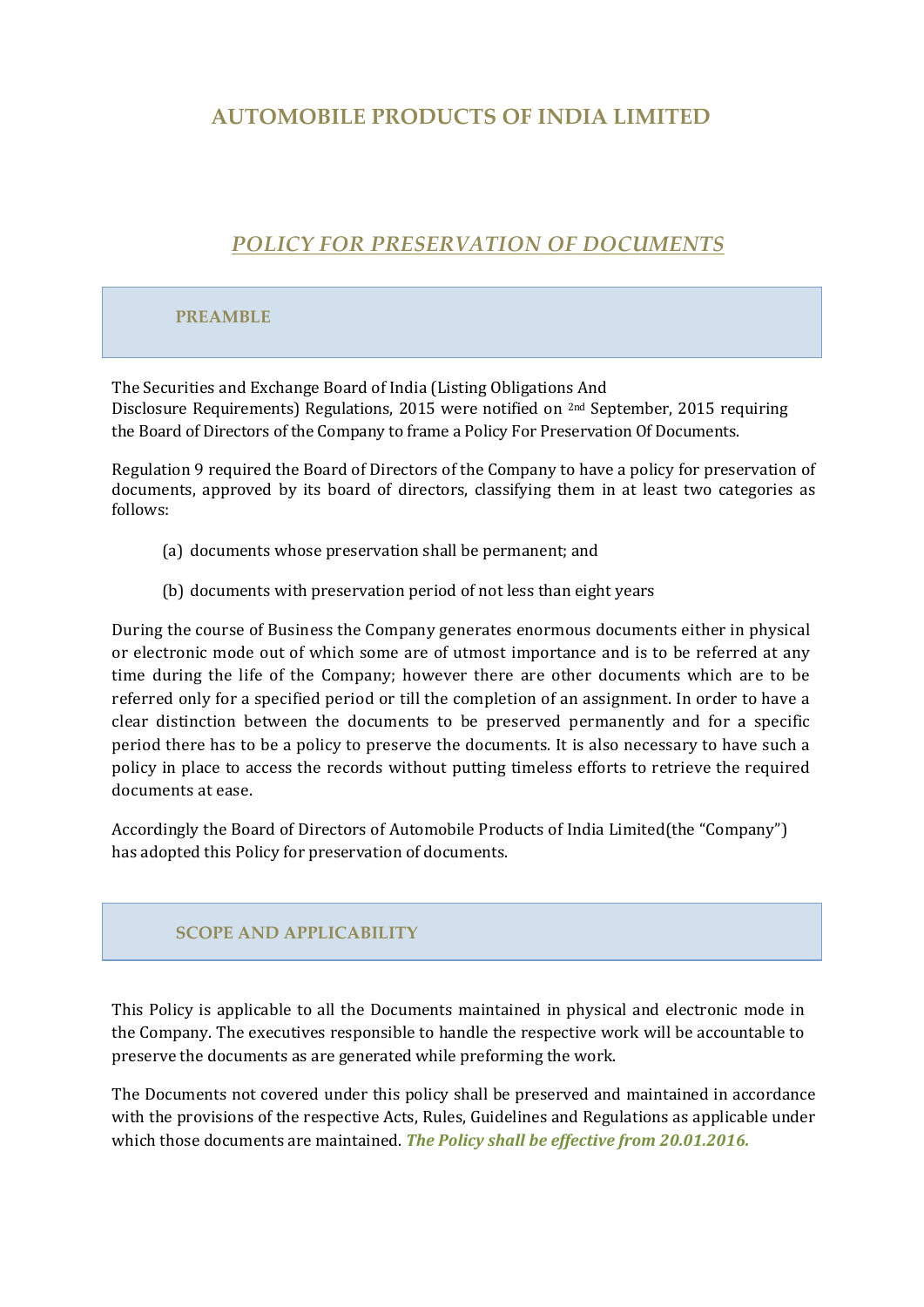### **CUSTODY OF THE DOCUMENTS**

Mr. Shyam Agarwal – Director and Mr. Pradeep Vyas – Compliance Officer of the Company shall be responsible for maintaining and preserving documents at the Head Office and at the Site Offices respectively. In case of resignation or transfer of the above mentioned persons, such person shall hand over all the relevant Documents, lock and key, access control or password, or other storage devices or such other Documents and devices in his possession to other persons as may be identified by the Board of Directors.

### **FORM OF MAINTAINING DOCUMENTS**

Unless specifically provided in any law or regulation the Company shall at its discretion maintain the Documents in Physical or Electronic mode depending upon the significance of the Document. Further the Company may convert the physical documents in electronic mode to ensure ease in maintenance of records and efficient utilization of space.

### **DESTRUCTION OF DOCUMENTS**

After the expiry of the statutory retention period the preserved documents may be destroyed in such mode as found to be appropriate by the authorised person. Destruction of documents as a normal administrative practice will also be followed for the records which are duplicate/ unimportant/ irrelevant. This will apply to both physical and electronic Documents.

### **DOCUMENTS**

For the purpose of this policy the term "Documents" shall mean statutory record, registers, returns, forms etc. required to be maintained and preserved by the Company in physical or electronic form under the Companies Act, 1956 / Companies Act, 2013, Securities and Exchange Board of India Act,1992, Securities Contracts (Regulation) Act, 1956 and the Depositories Act, 1956.

### **DOCUMENTS TO BE PRESERVED PREMANENTLY**

#### **1. Companies Act, 2013:**

- Memorandum and Articles of Association as amended from time to time.
- Register of Contracts.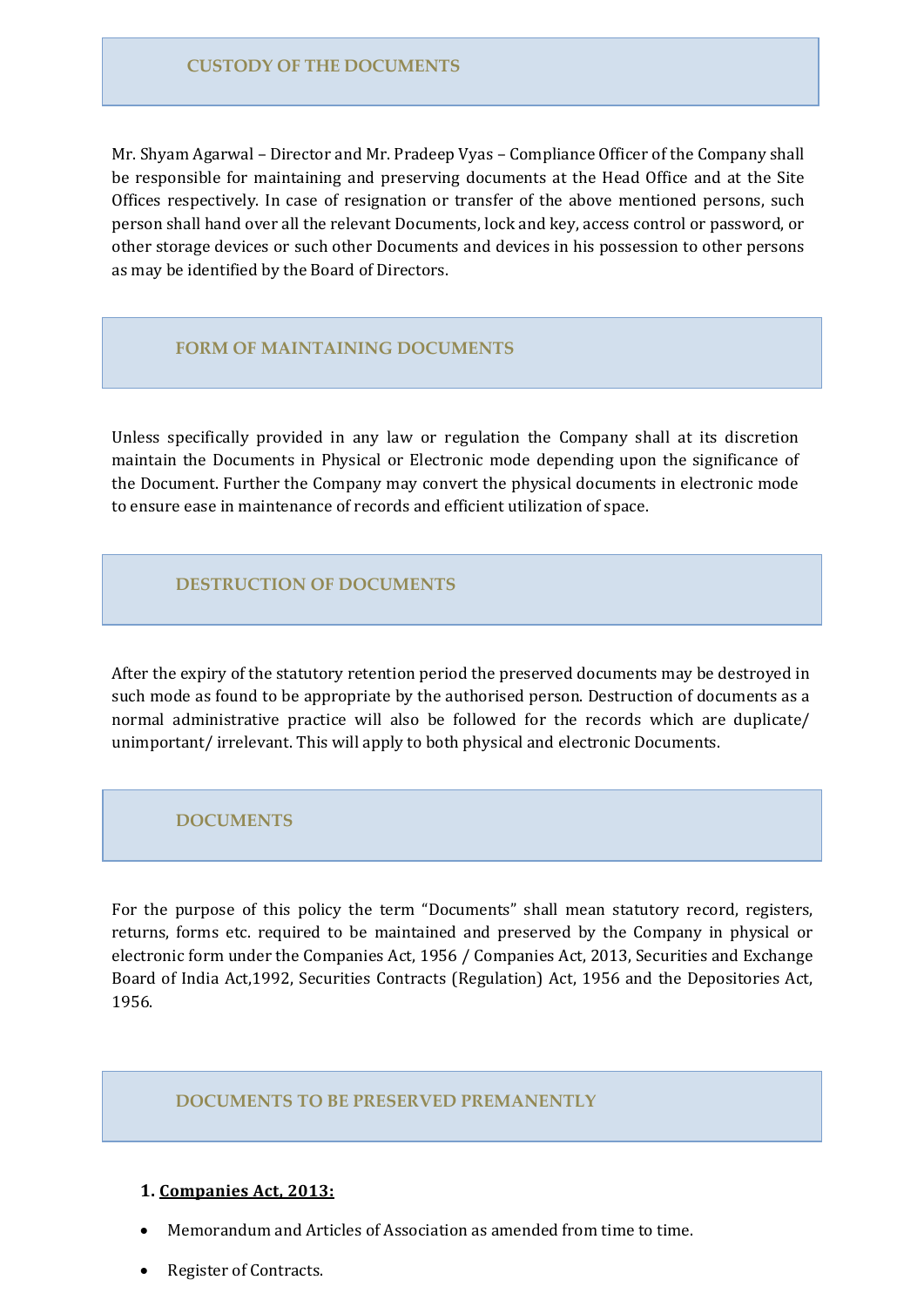- Register of Directors and KMPs and the securities held by them.
- Register of Loans and Investments made by the Company.
- Register and Index of Members.
- Minutes of the Board, Committees of the Board and General Body Meetings including meeting conducted through Postal Ballots.
- Resolutions passed by Circulation.
- Various Forms and returns field with the Authorities.
- Audited Financial Statements.

# **2. Sebi (Listing Obligations And Disclosure Requirements) Regulations, 2015 :**

- Listing Agreement executed with the Exchanges.
- Approvals received from the Exchanges.
- Offer Documents for Public Issues and Private Placement of Securities filed with Securities and Exchange Board of India.

# **3. Depositories Act:**

- Confirmation of all Corporate Actions in respect of allotment of securities.
- Intimation on allotment of International Securities Identification Numbers (ISIN) for securities issued.

# **4. Others:**

• Registers of Records and Documents Destroyed.

**DOCUMENTS TO BE PRESERVED AND MAINTAINED FOR A PERIOD OF 8 YEARS FROM THE DATE OF ITS EVENT, UNLESS SPECIFIED UNDER ANY ACT OR RULES, FOR A LONGER DURATION :**

# **1. Companies Act, 2013:**

- Register of Buy -Back of Securities from the date of completion of buy-back.
- Notices and Notes to Agenda of the Board, Committees of the Board, General Meetings and Postal Ballots.
- Register of Charges from the date of satisfaction of respective charge.
- Register of Debentures and Debenture Trust Deed from the date of its redemption.
- Books of Accounts including vouchers and bills.
- Annual Returns together with Annexures.
- Register of Transfer/ Transmission of Shares / Debentures and other securities.
- Scrutinizer's Report on Postal Ballot and AGM.